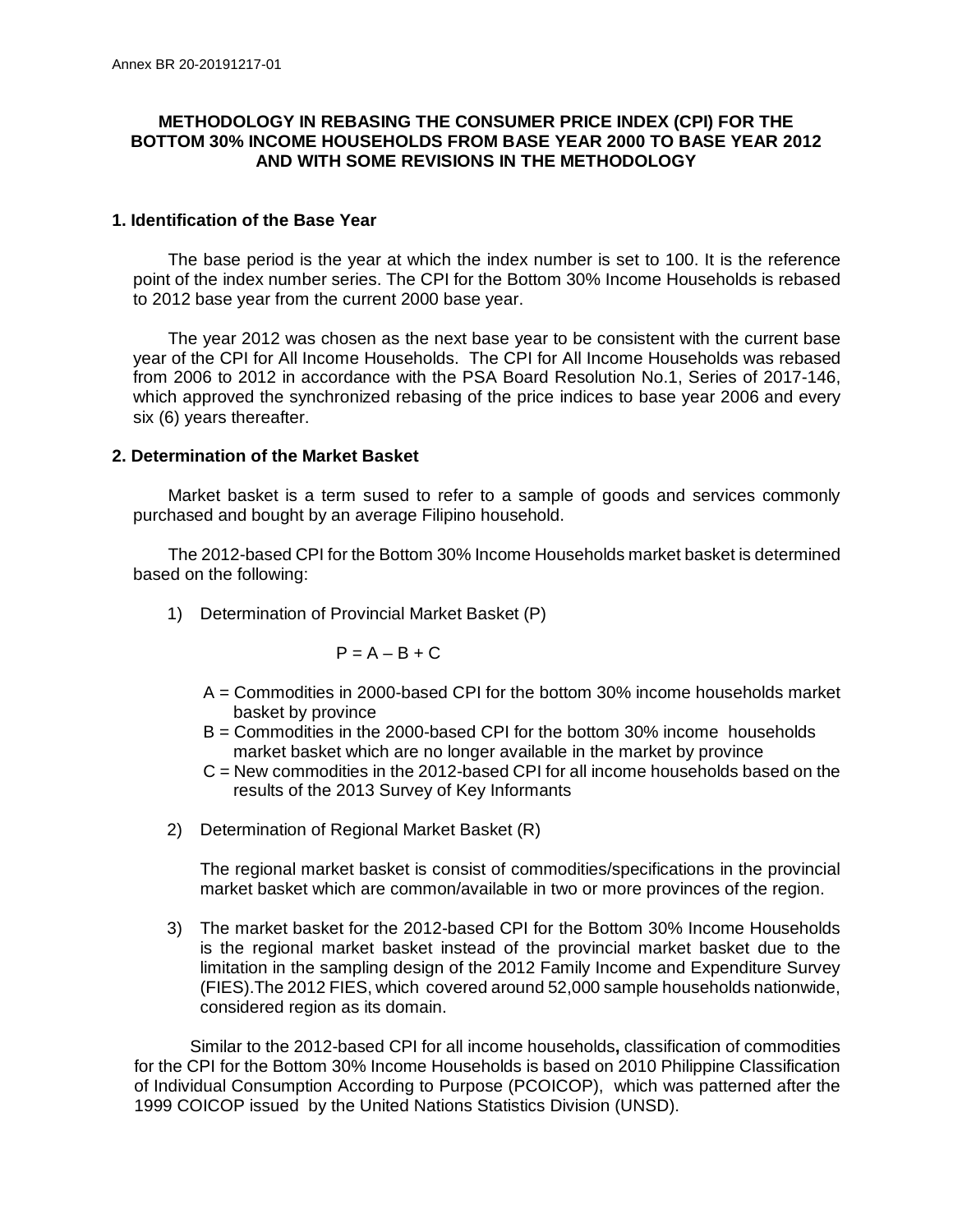### **3. Determination of Weights**

The weights represent the importance of the commodity/commodity group relative to other commodities/commodity groups in the market basket.

The weights for the 2012-based CPI for the Bottom 30% Income Households are derived from the expenditure data of the 2012 FIES. The weight for each commodity level by region is the proportion of the regional expenditure for that commodity level to national expenditure. The total (all items) national expenditure weights is equal to 100.

### **4. Monitoring of Prices of Items in the Market Basket**

This involves establishing baseline information for prices of the items in the base year and monitoring the prices of the items on a regular basis. Collection of data for the CPI for the Bottom 30% Income Households is done by the provincial staff of the PSA. Except for Food, Beverage, Tobacco (FBT) which is monitored on a weekly basis in NCR, price collection is done twice a month. First collection phase is done during the first five days of the month while the second phase is on the 15<sup>th</sup>to 17<sup>th</sup>day of the month. Data are collected from the sample outlets (outlets or establishments where prices of commodities/services are collected or quoted) which were chosen using the following criteria:

a. Popularity of an establishment along the line of goods to be priced

 This means the sample outlet is publicly known in the locality for selling goods that are included in the CPI market basket and the outlet is patronized by a large segment of the population.

b. Consistency and completeness of stock

*Consistency of stock -* the outlet has a constant, steady or regular stock of commodities listed in the CPI market basket.

*Completeness of stock-* the sample outlet has the highest number, if not all, of commodities that are included in the CPI market basket relative to the other outlets in the area.

- c. Permanency of outlet the outlet is an established store or stall in the market area. It should not be an ambulant or transient vendor so as collection of prices in the same outlet in the succeeding survey rounds is possible.
- d. Geographical location- the outlet is accessible to the majority of consumers in the area.

### **5. Computation of the CPI for the Bottom 30% Income Households**

Below are the steps in the computation of CPI for the Bottom 30% Income Households using 2012 as the base year: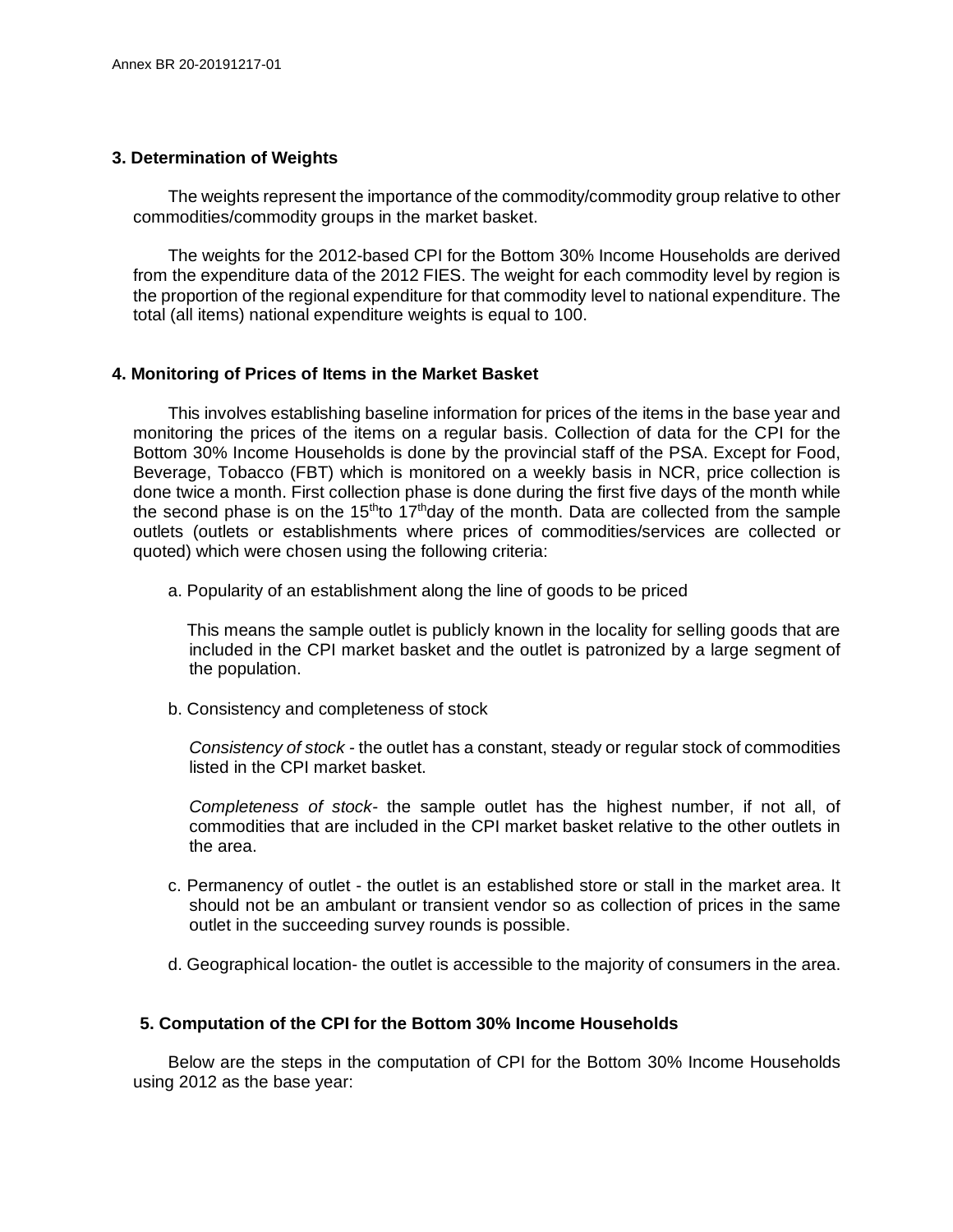#### *Step 1: Compute the monthly average price for each commodity*

Monthly Ave. Price of Commonity 
$$
i = \frac{P_{11} + P_{21} + P_3 + P_4 + P_5 + P_6 + P_{12} + P_{22}}{8}
$$

Where:

 $P_{11}$  – price of outlet 1 during the first visit  $P_{21}$  – price of outlet 2 during the first visit  $P_3$  – price of outlet 3 during the first visit  $P_4$  – price of outlet 4 during the first visit  $P_5$  – price of outlet 5 during the first visit  $P_6$  – price of outlet 6 during the first visit  $P_{12}$  – price of outlet 1 during the second visit  $P_{22}$  – price of outlet 2 during the second visit

### *Step 2: Compute the price relative (PR) for each commodity*

PR Current Month Average Price = Previous Month Average Price x 100

#### *Step 3: Compute the index for each Sub-class (5-digit) level*

Step 3.1: Compute the geometric mean of price relatives for each sub-class (5-digit) level

Geometric Mean of PR = 
$$
\left(\prod_{i=1}^{n} PR_{i}\right)^{1/n}
$$

Where:

PRi= Price relative of commodity *i* under the sub-class (5-digit) level

 $n =$  total number of commodities under the sub-class (5-digit) level

Step 3.2: Compute the index for the sub-class (5-digit) level

 $I_{5\text{-digit,t}} =$  (Geometric Mean of PR) x ( $I_{5\text{-digit,t-1}}$ )

Where:

 $I_{5\text{-doint},t}$  = Index of each sub-class (5-digit) level at current month t

 $I_{5\text{-doint},t-1}$  = Index of each sub-class (5-digit) level at previous month t-1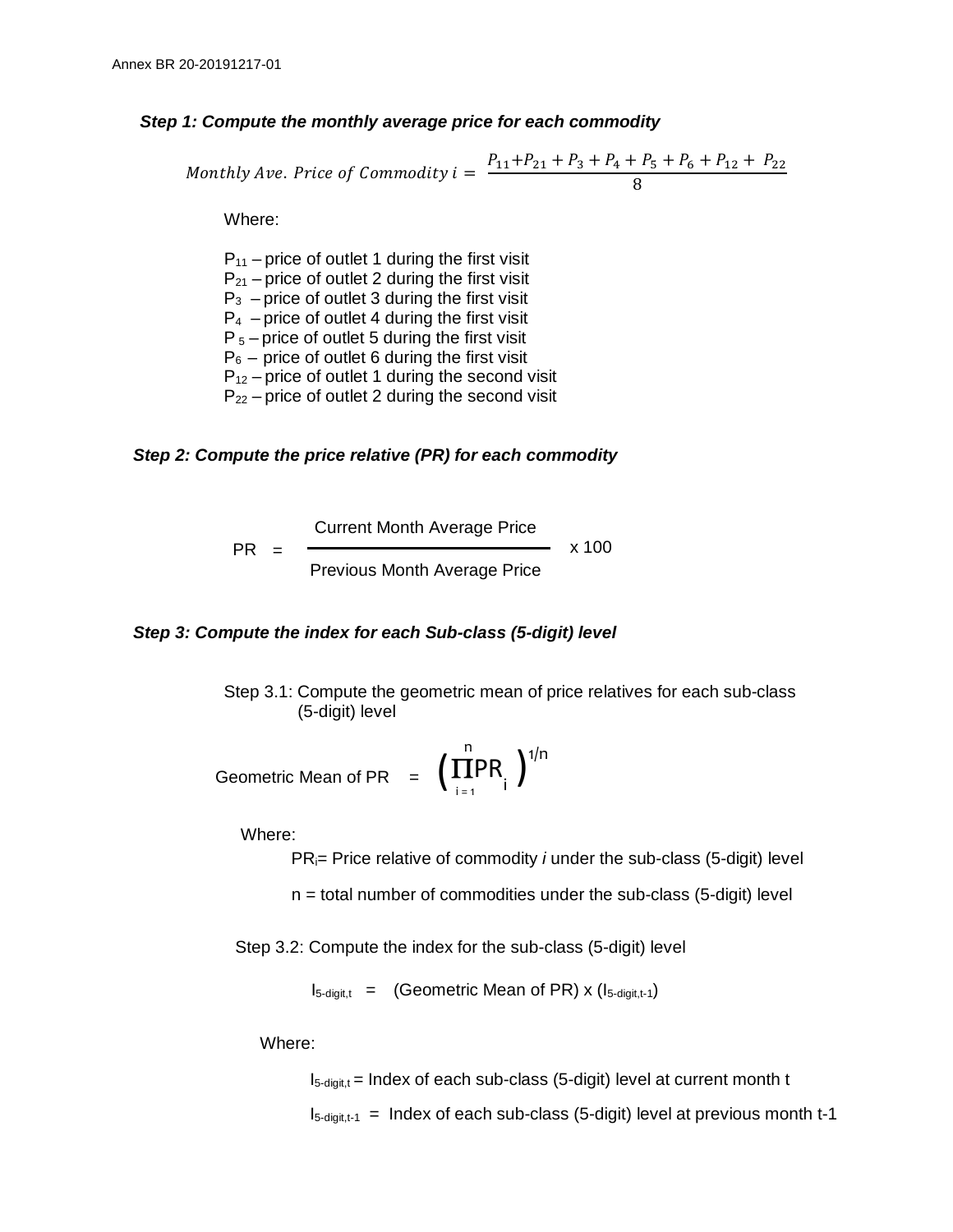### *Step 4. Compute the index for each Class (4-digit) level*

$$
I_{4\text{-digit}} = \frac{\displaystyle\sum_{i=1}^{m} (W_{(5\text{-digit})i}) (I_{(5\text{-digit})i})}{\displaystyle\sum_{i=1}^{m} (W_{(5\text{-digit})i})}
$$

Where:

 $W_{(5\text{-digit})i}$  = weight of each sub-class (5-digit) I (4-digit)= index of each class (4-digit) level

- I (5-digit)i = index of each sub-class (5-digit) level
- $m =$  total number of sub-classes (5-digit) under each class (4-digit) level

### *Step 5. Compute the index for each Group (3-digit) level*

$$
I_{3\text{-digit}} = \frac{\displaystyle\sum_{i=1}^{p} \left(W_{(4\text{-digit})i}\right) \left(I_{(4\text{-digit})i}\right)}{\displaystyle\sum_{i=1}^{p} \left(W_{(4\text{-digit})i}\right)}
$$

Where:

I (3-digit)= index of each group (3-digit) level

 $W_{(4\t{-\text{digit}})}$  = weight of each class (4-digit)

I (4-digit)i = index of each class (4-digit) level

 $p =$  total number of classes (4-digit) under each group (3-digit) level